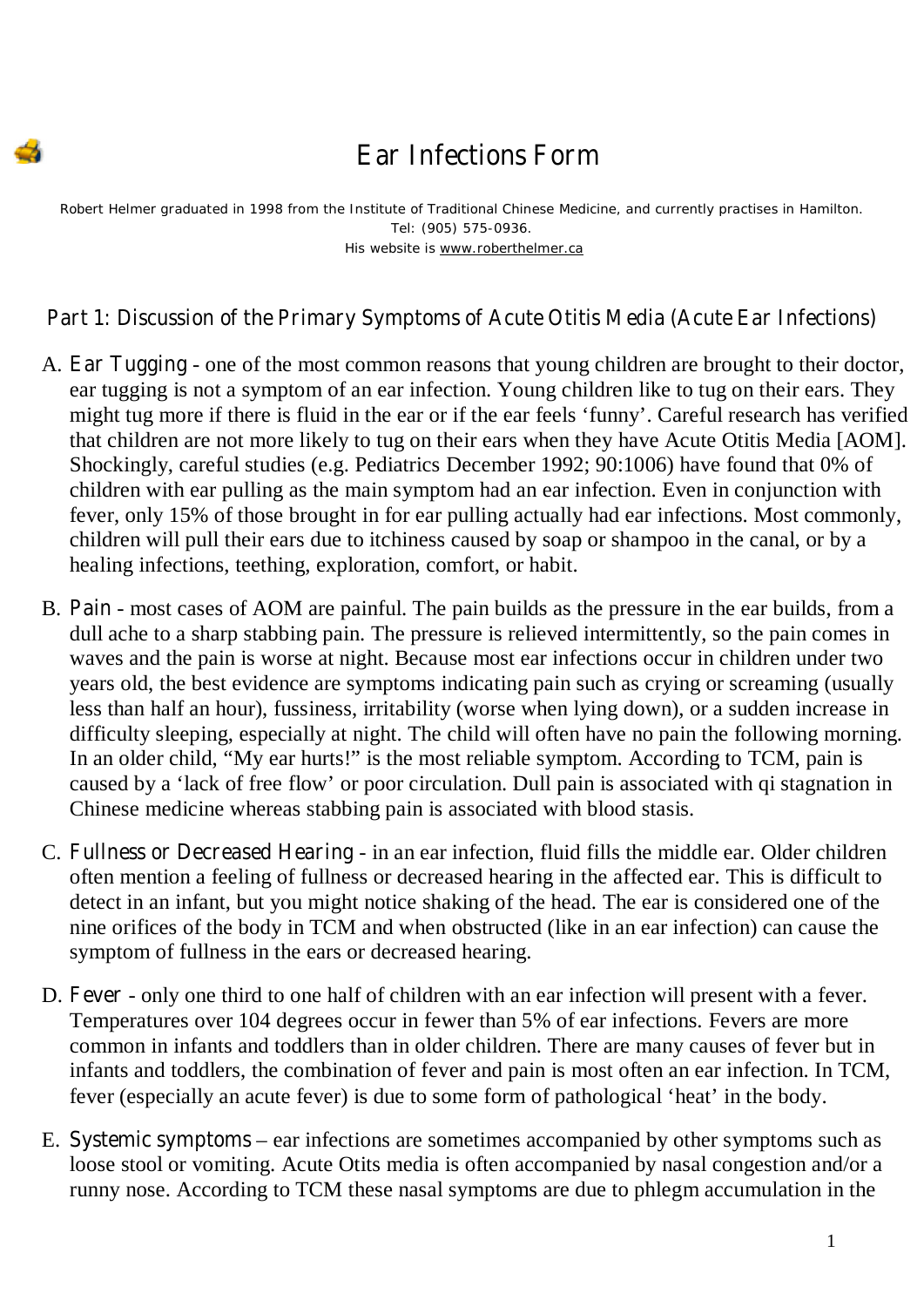body. Something must plug the Eustachian tube for an ear infection to occur. An upper respiratory infection is often the cause of this blockage and if present, will be accompanied by its associated symptoms. Remember this blockage may be caused by a change in elevation, allergies, an irritant (such as cigarette smoke), reflux, or drinking a bottle while lying on the back.

F. Fluid in the Ear – for objective evidence you can use a device called EarChek to further verify the diagnosis of AOM. This valuable device uses sonar-like technology to detect fluid in the ear. EarChek is inexpensive, accurate, and simple to use at home (by parents). If there is no fluid, there is no ear infection. If fluid is present, only direct visualization of the eardrum by a skilled observer can determine if this is an acute ear infection.

## Part 2: Tips to Build Your Child's Immune System and Prevent Ear Infections

- A. Breastfeeding is effective in reducing the number of ear infections in a child. Nursing for the first year is best, but even a few weeks of breastfeeding has shown to decrease the amount of ear infections for the child's first three years of life.
- B. Massage various pediatric Chinese massage techniques (Tui Na) are effective in boosting the immune system and may be shown to parents or day care providers to help prevent ear infections.
- C. Proper Nutrition, Sleep and Decreased Stress all help improve a child's (and adult's) immunity.
- D. Limit Day Care Size to six or fewer children especially in the winter months for children under age 2.
- E. Dummy (Pacifier) Stop giving children a pacifier. Sucking on a pacifier can pull germs into the middle ear. Avoiding pacifiers can reduce ear infections by 50 percent for children in day care.

A study published in the September 2000 issue of *Pediatrics* looked at the effect of simply having nurses give an educational leaflet to parents about the side impact of pacifier usage. As well, the nurses instructed parents to limit pacifier use to moments when the child was falling asleep (and stopping it entirely by about 10 months of age). This form of education decreased continuous pacifier use by more than 20% and ear infections by almost 30%.

University researchers from Finland included 845 children attending day care in their published study on ear infections. They followed the children in the study for 15 months, keeping track of behaviors which might influence the number of ear infections. In addition to pacifier use, the following behaviours were monitored: breast feeding, parental smoking, thumb sucking, bottle use and social class.